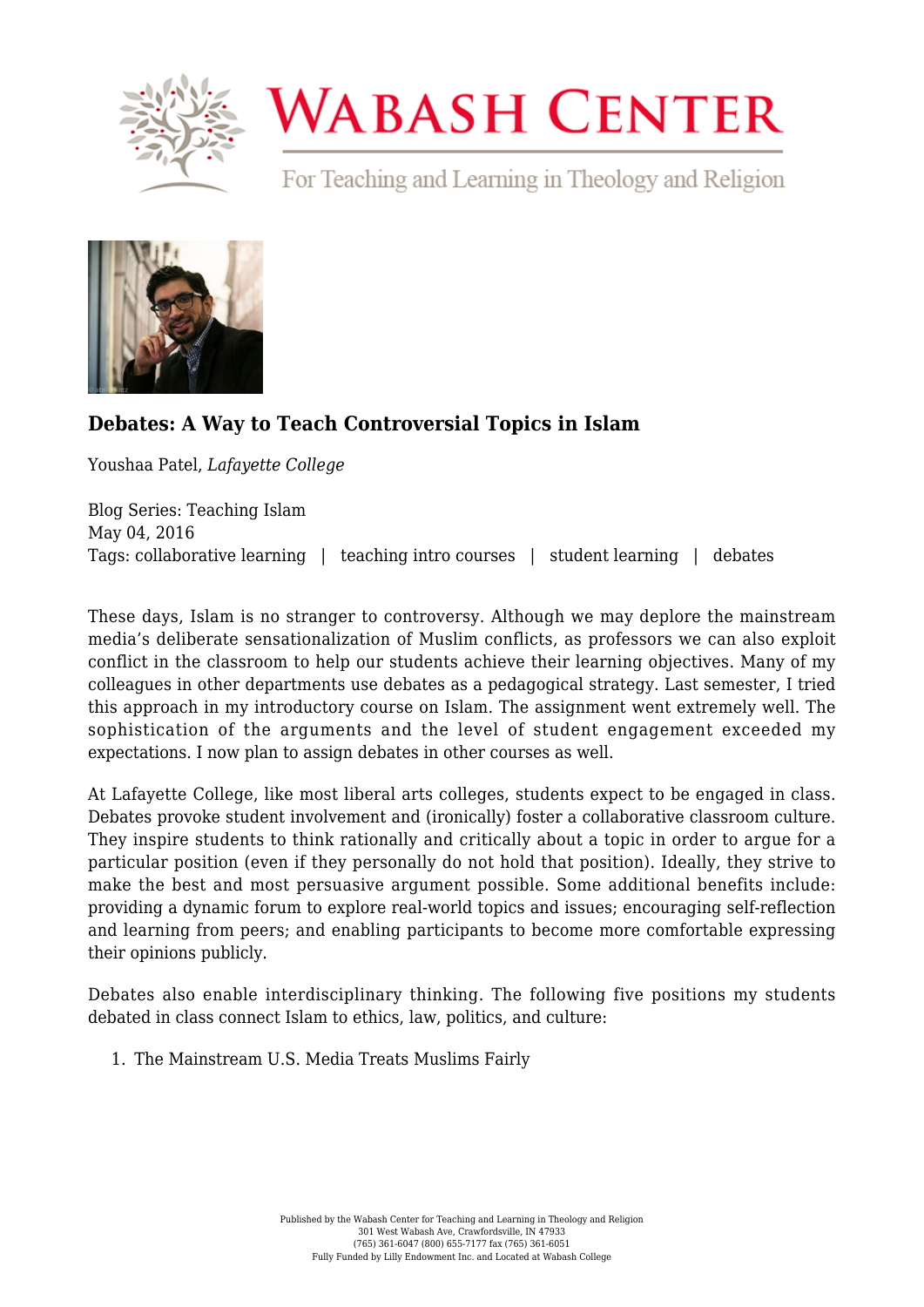- 2. ISIS *is* Islamic
- 3. Islam values Freedom of Expression
- 4. The *hijab* (headscarf) is a Sign of Female Oppression
- 5. Islam is compatible with American (Western) Values

For each of the five positions, one team argued in favor of the position, while the opposing team argued against it. For example, one team argued that ISIS *is* Islamic and the opposing team argued that ISIS is *not* Islamic.

Students formed teams of (at most) 3 people and participated in one debate over the course of the semester. I scheduled the debates to coincide with the week's specific theme. Each team met outside class to discuss their approach, refine arguments and rehearse their presentation. They also consulted a wide range of sources: books, journal articles, encyclopedia entries, newspaper and magazine articles, and national surveys. During the presentation, every member participated, spending (roughly) equal time speaking in front of the class. After each team made their arguments for and against the position, (at least) one member from each team was elected to make a rebuttal of the other team's arguments. The chart below details the timeline for each debate:

| <b>Round One</b><br>Team One  | Presentation of<br>"Arguments for"         | 10 minutes |
|-------------------------------|--------------------------------------------|------------|
| <b>Team Two</b>               | Presentation of<br>"Arguments against"     | 10 minutes |
| <b>Team Discussion Period</b> | Teams prepare their<br>rebuttals           | 5 minutes  |
| <b>Round Two</b><br>Team One  | Rebuttal of "Arguments"<br>for''           | 5 minutes  |
| <b>Team Two</b>               | <b>Rebuttal of "Arguments"</b><br>against" | 5 minutes  |

After the completion of the rebuttals, the classroom audience of student peers had an opportunity to engage in discussion with both teams: to ask further questions, make objections, or contribute opinions.

In the spirit of friendly competition, the class then voted and decided which team made **the better argument** – *not which position they happened to favor personally*. I encouraged students to evaluate and vote for the winning team based on the following rubrics:

Clarity of information